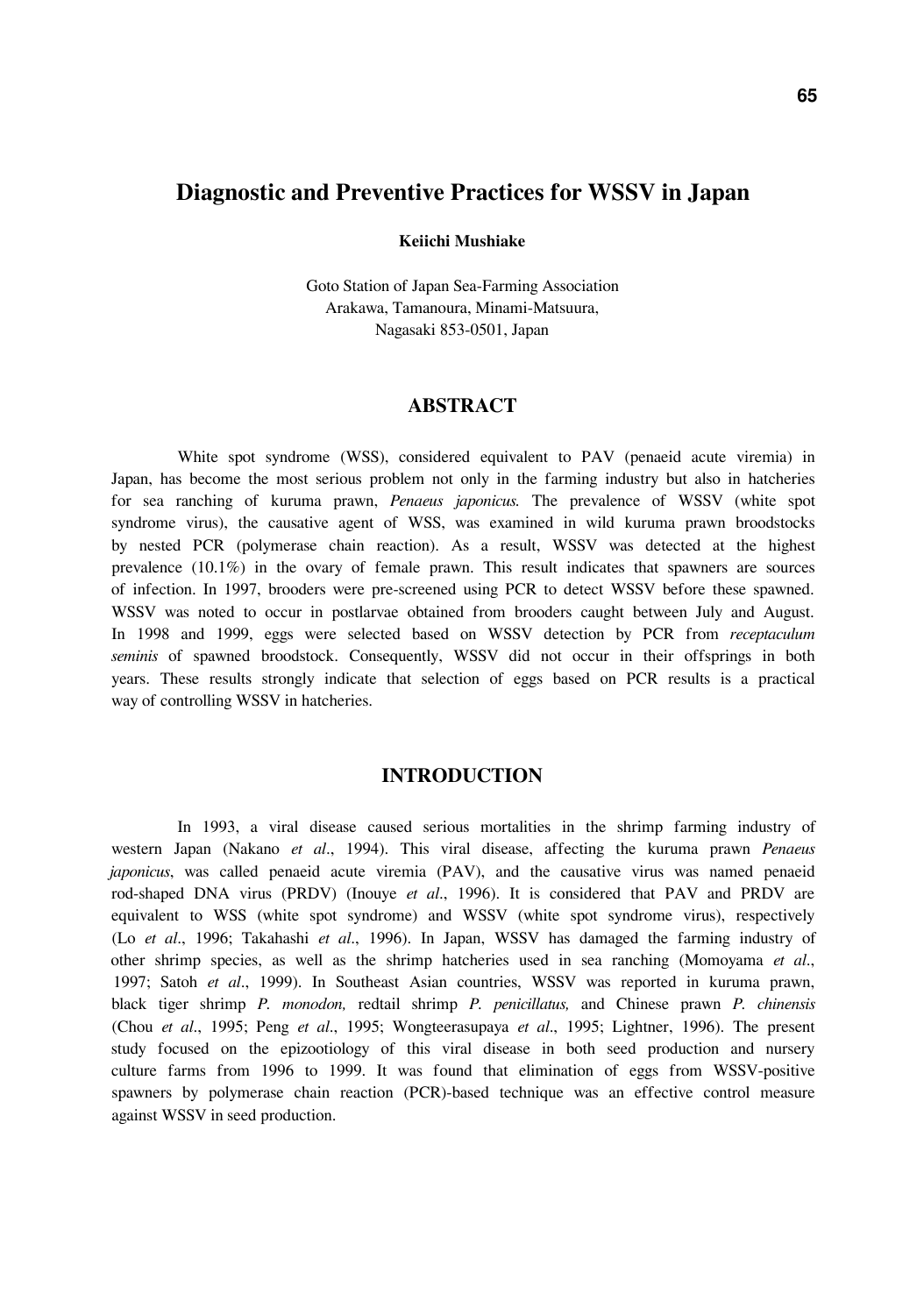# **MATERIALS AND METHODS**

#### *Broodstock and collection of eggs*

Adult kuruma prawn, caught in coastal waters of Kyushu and Shikoku islands in Japan, were purchased from dealers and used as spawners between May and September 1996, and between April and August 1997. Transport time from collection areas to the Station of the Japan Sea-Farming Association (JASFA) was 4-10 h.

In 1996, 300-600 spawners were transferred in a 1.6-ton tank filled with sand-filtered seawater. In 1997, 1-7 spawners were placed in a 10 L container filled with UV  $(30,000 \ \mu W/m^3)$  sterilized water. The water temperature in the tank was kept at 20-25°C in 1996 and 15°C in 1997, to suppress breeding of the spawners. Upon arrival at the Station, the spawners were immediately placed in a 35-ton spawning tank and maintained at 23-27°C for 1-3 days to induce spawning. In 1997, the ovaries (0.1 g) of all spawners were sampled using a disposable syringe (3.0 ml; needle, 19G), and WSSV was detected individually by PCR. Only spawners with WSSV-negative ovaries (5-12 individuals) were placed in the spawning tank at 24-28°C to induce spawning.

In 1998 and 1999, 5-18 non-biopsied individuals were stocked separately in  $0.5 \text{ m}^3$  spawning tanks at 23-25°C to induce spawning. The *receptaculum seminis* was sampled for WSSV detection by PCR from the spawned broodstocks. Based on the PCR results of the *receptaculum seminis*, only the eggs from WSSV-negative spawners were used in the rearing experiments.

The fertilized eggs in the 1996 spawning were washed with clean filtered seawater, while the eggs during the 1997-1999 spawnings were disinfected with 5mg/l povidone-iodine for 5 min. The eggs were temporarily stocked in 200 L rearing tanks until the end of the process of WSSV detection by PCR. Only the eggs from WSSV-negative spawners were reared in rearing tanks (150-2,500 ton). The water temperature was kept at 24-28°C.

#### *Seed production*

Filtered and UV-sterilized seawater was used for seed production in 1996-1999. The hatched nauplii were fed with *Tetraselmis tetrathele*, nauplii of *Artemia salina* and commercial formulated feed. From the hatchery, the shrimp were transferred to nursery facilities and stocked in concrete rearing tanks where water temperature was maintained between 25-28°C. For WSSV detection by PCR, samples were collected at egg, nauplius, zoea, mysis, and postlarval (PL) stages (egg: 0.05 mg, mean body weight; PL1: 1 mg; PL5: 1.5 mg; PL10: 3 mg; PL20: 12 mg; PL30: 30mg; and PL40: 100 mg). In each sampling stage up to PL10, the total amount of the sample was 0.1 g. From PL20-PL40, 30 PL were collected at each sampling time. In nursery facilities, samples were collected at 10-day interval.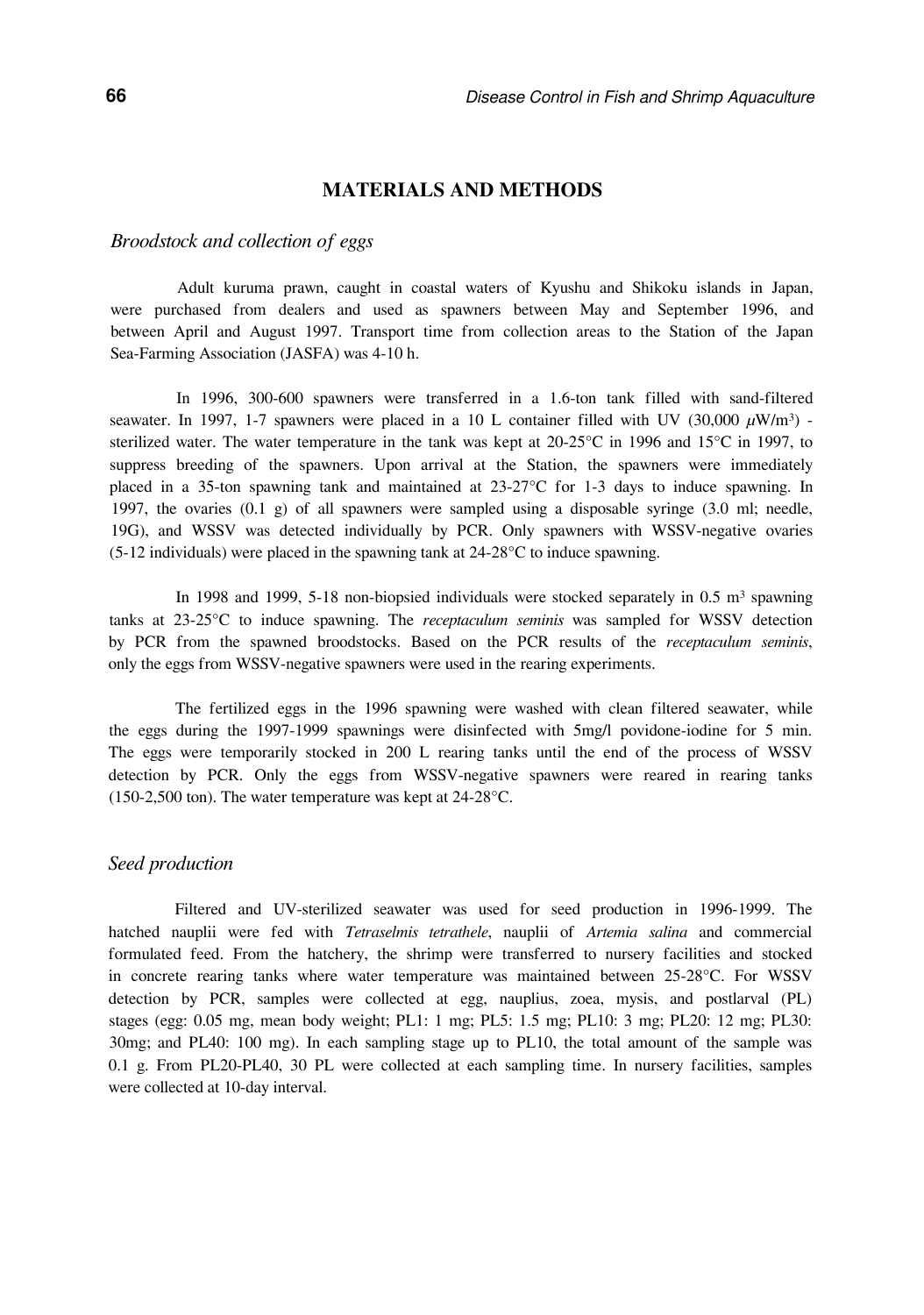## *Detection of WSSV from wild adult broodstock*

Broodstock were captured in five different areas (central Honshu, Shikoku, and Kyushu) of the coastal waters of Japan from July 1996 to April 1998. Samples of hemolymph, stomach, and gonad of wild female (955 individuals) and male (314 individuals) prawn were submitted to WSSV detection by PCR as described below. The mean body weight of females and males were 78.1- 105.5 and 44.7-63.9 g, respectively. The hemolymph was collected using a syringe (1 ml; needle, 26G), and 500 *µ*l was mixed with phosphate buffer saline (PBS, pH 8). The stomach and gonad samples were aseptically extracted at a volume of 100  $\mu$ g, and stocked at -80°C until the PCR analysis.

# *DNA extraction and detection of WSSV by PCR*

The hemolymph, stomach, gonad, *receptaculum seminis*, and whole body of juveniles were individually homogenized and digested with ISOGEN (Japan Gene Co.). The total DNA was amplified using two specific primer sets, P1/P2 and P3/P4 (Kimura *et al*., 1996). After 30 cycles amplification for each primer set at  $93^{\circ}C$  (60 sec),  $57^{\circ}C$  (90 sec), and  $72^{\circ}C$  (60 sec), the amplified products were analyzed by agarose gel electorophoresis. A known WSSV-infected *P. japonicus* was processed as a positive control.

### **RESULTS**

#### *Occurrence of WSSV in seed production*

In 1996, WSSV was detected in 4 out of 9 seed production runs, thus the larvae were discarded (Table 1). The developmental stage in which WSSV was first detected by PCR was in eggs, followed by PL5 and PL10, when the water temperature was 22.1-29.4°C. In the other seed production runs, WSSV was detected in PL29 and PL51 at the nursery stage. High mortality rates reaching 50-100% occurred within 10 days in the nursery facilities after detection of WSSV. Moribund juveniles showed red coloration and discoloration of the body, and white spots on the carapace. In 1997 when selection of spawners was based on WSSV detection from ovaries before spawning, WSSV was not detected in a total of 9 seed production trials and 17 nursery cultures (Table 2).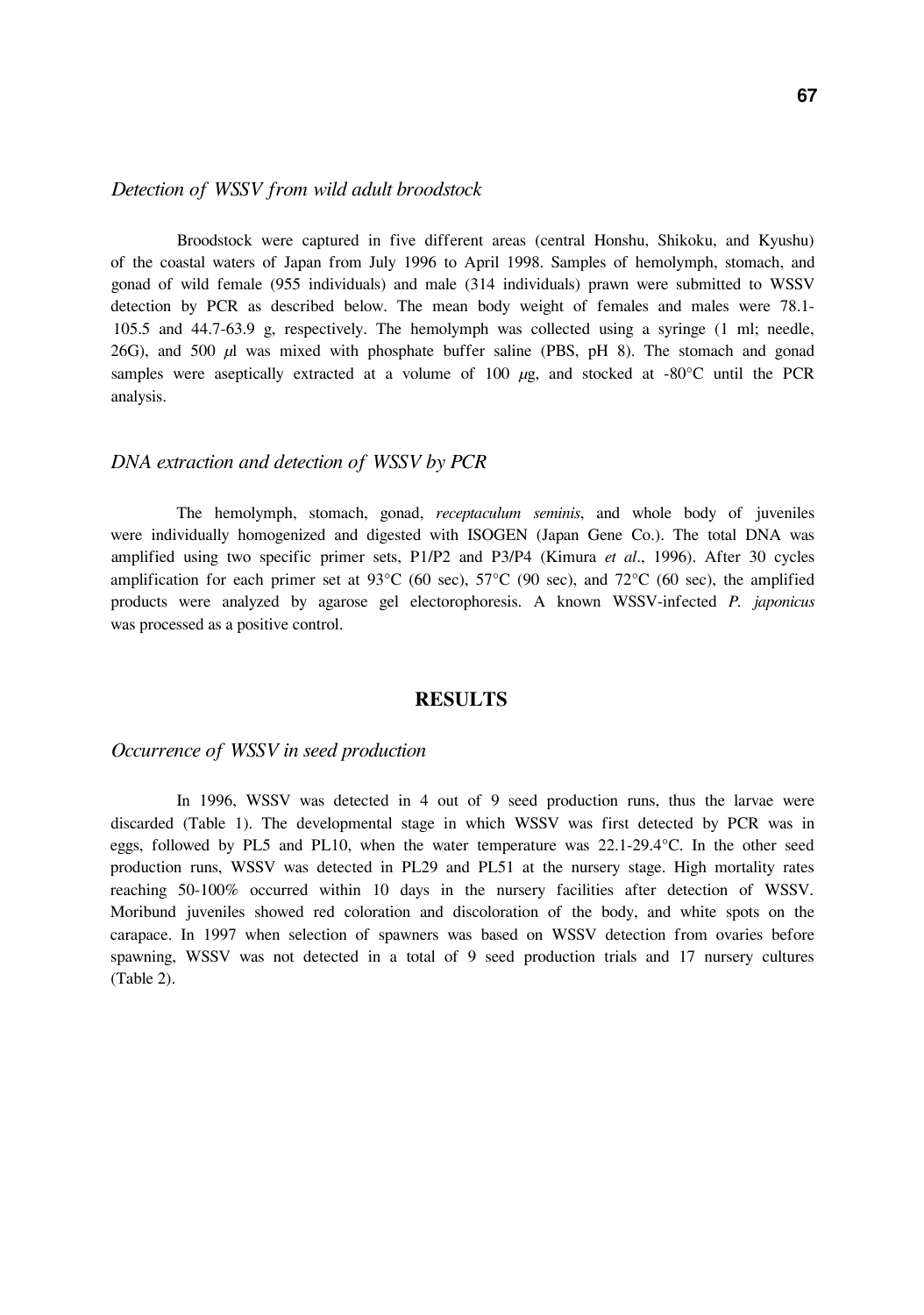Table 1. Detection and occurrence of white spot syndrome virus (WSSV) in *Penaeus, japonicus* in 1996 at Japan Sea Farming Association **Table 1.** Detection and occurrence of white spot syndrome virus (WSSV) in *Penaeus japonicus* in 1996 at Japan Sea Farming Association (JASFA)

|                                                             | In nursery<br>culture        |          | $-$ (0/4) <sup>*3</sup> | $-$ (0/1)                  | $+ (3/3)$ | $- (0/3)$      | $+ (5/5)$  | Not done      | Not done       | Not done      | Not done      |
|-------------------------------------------------------------|------------------------------|----------|-------------------------|----------------------------|-----------|----------------|------------|---------------|----------------|---------------|---------------|
| Occurrence of WSSV                                          | production<br><b>In seed</b> |          |                         |                            |           |                |            | + (Discarded) | + (Discarded)  | + (Discarded) | + (Discarded) |
| Detection of WSSV<br>in seed production<br>(eggs to PL20)*2 |                              |          |                         | $-*4$ (PL51) <sup>*4</sup> |           | $-44$ (PL29)*4 | $+$ (Eggs) | $+$ (Eggs)    | $+$ (PL10)     | $+$ (PL5)     |               |
| Spawners                                                    | PCR                          | $test*1$ |                         |                            |           |                |            |               |                |               |               |
|                                                             | Captured                     | date     | May 24, 25              | June 25                    | July 12   | July 16, 17    | July 24    | Sept. 3       | Sept. 4        | Sept. 12      | Sept. 17      |
|                                                             | Trial                        | Χo.      |                         | $\mathbf{\Omega}$          | 3         |                | 5          | $\bullet$     | $\overline{ }$ | $\infty$      | $\circ$       |

\*1 Detection of WSSV in the cuticular epidermis of stomach of spawners after spawning by 2-step PCR

Detection of WSSV in the cuticular epidermis of stomach of spawners after spawning by 2-step PCR<br>Detection of WSSV in larvae and postlarvae sampled during seed production. The stage of prawn in parenthesis represents the d \*2 Detection of WSSV in larvae and postlarvae sampled during seed production. The stage of prawn in parenthesis represents the developmental stage when WSSV was first detected by 2-step PCR  $\stackrel{*}{\sim}$   $\stackrel{*}{\sim}$ 

Number of WSSV cases recorded/conducted \*3 Number of WSSV cases recorded/conducted  $* \frac{*}{4}$ 

WSSV was detected later in juveniles which were reared in the hatchery after their siblings were transferred to nursery facilities \*4 WSSV was detected later in juveniles which were reared in the hatchery after their siblings were transferred to nursery facilities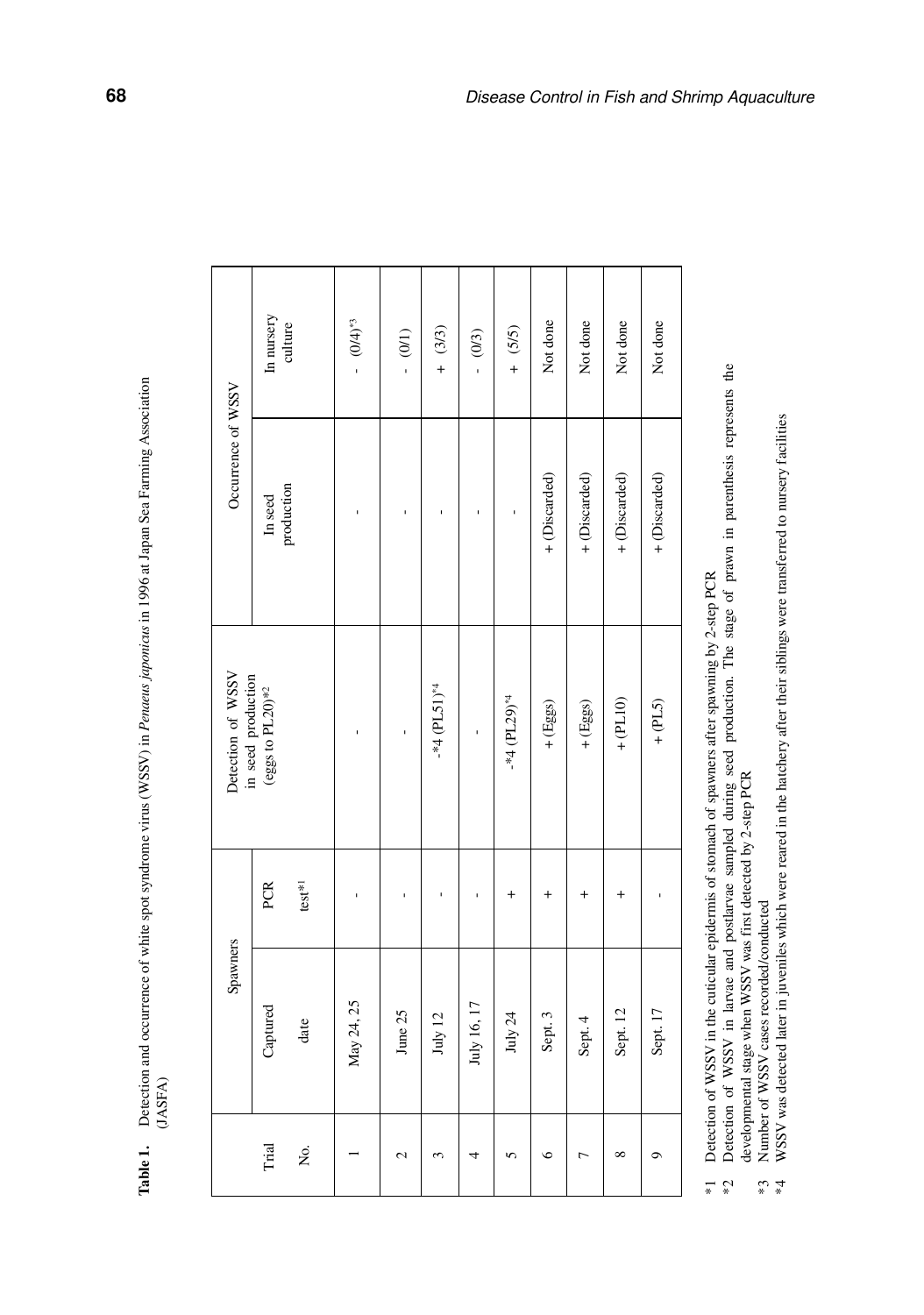|       | Spawners                  |                                        |                       | Occurrence of WSSV    |
|-------|---------------------------|----------------------------------------|-----------------------|-----------------------|
| Trial | Captured PCR<br>date test | Detection of WSSV<br>from postlarvae*1 | production<br>In seed | In nursery<br>culture |
|       | April 11                  |                                        | ï                     | $ (0/1)^{*2}$         |
|       | May 12, 13                |                                        |                       | $- (0/1)$             |
|       | May 16                    |                                        |                       | $- (0/4)$             |
|       | May $17$                  |                                        |                       | $- (0/1)$             |
|       | May 12, 13                |                                        |                       | $- (0/2)$             |
|       | June 11, 12               |                                        |                       | $- (0/3)$             |
|       | July 17                   |                                        |                       | $- (0/3)$             |
|       | July 19 $\,$              |                                        |                       | $- (0/1)$             |
|       | July 22                   |                                        |                       | $- (0/1)$             |

Detection and occurrence of white spot syndrome virus (WSSV) in Penaeus japonicus in 1997 at Japan Sea Farming Association (JASFA) **Table 2.** Detection and occurrence of white spot syndrome virus (WSSV) in *Penaeus japonicus* in 1997 at Japan Sea Farming Association Table 2.

**69**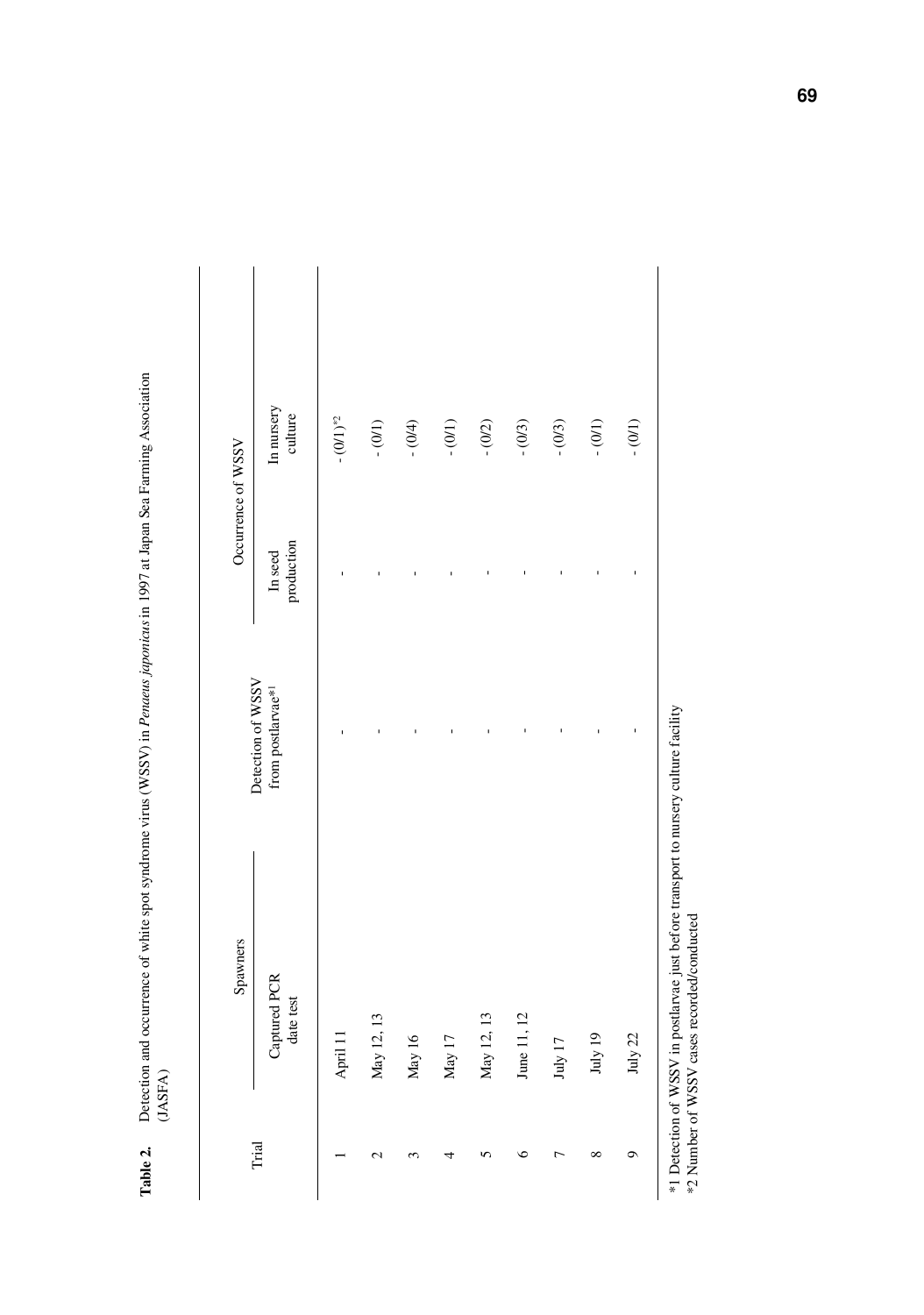### *Detection of* WSSV *from wild adult prawns*

The prevalence rate of WSSV showed high values:  $\lceil \frac{\alpha}{10.1} \frac{\gamma}{\gamma} \rceil$  =  $\lceil \frac{\alpha}{10.1} \frac{\gamma}{\gamma} \rceil$  =  $\lceil \frac{\alpha}{10.1} \frac{\gamma}{\gamma} \rceil$ %)]>[hemolymph (5.8 %)] in females as shown in Fig. 1. In males, WSSV was detected in the stomach (6.7 %) and spermatheca (4.8 %), but not in the hemolymph (Fig. 1).



Figure 1. Prevalence of white spot syndrome virus (WSSV) detected by polymarase chain reaction (PCR) in wild adult Kuruma prawn (*Penaeus japonicus*) captured at 5 different coastal waters from 1996 to 1998

# *Detection of WSSV before and after spawning*

The results of WSSV detection in the ovary and *receptaculum seminis* of spawners before and after spawning are shown in Table 3. The prevalence of WSSV in the ovary was 0.9% in 1997, and  $0\%$  in 1998 and 1999 before spawning. The values for ovary after spawning were 4.7% in 1997, 0.5% in 1998, and 1.9% in 1999. In the *receptaculum seminis*, the prevalence of WSSV before spawning was 5.6% in 1997, 0% in 1998, and 2.1% in 1999, whereas after spawning the values were 33.5, 6.3 and 10.9%, respectively. Thus, WSSV was detected in the *receptaculum seminis* at a higher rate after spawning than before spawning, and its prevalence increased rapidly from June onwards.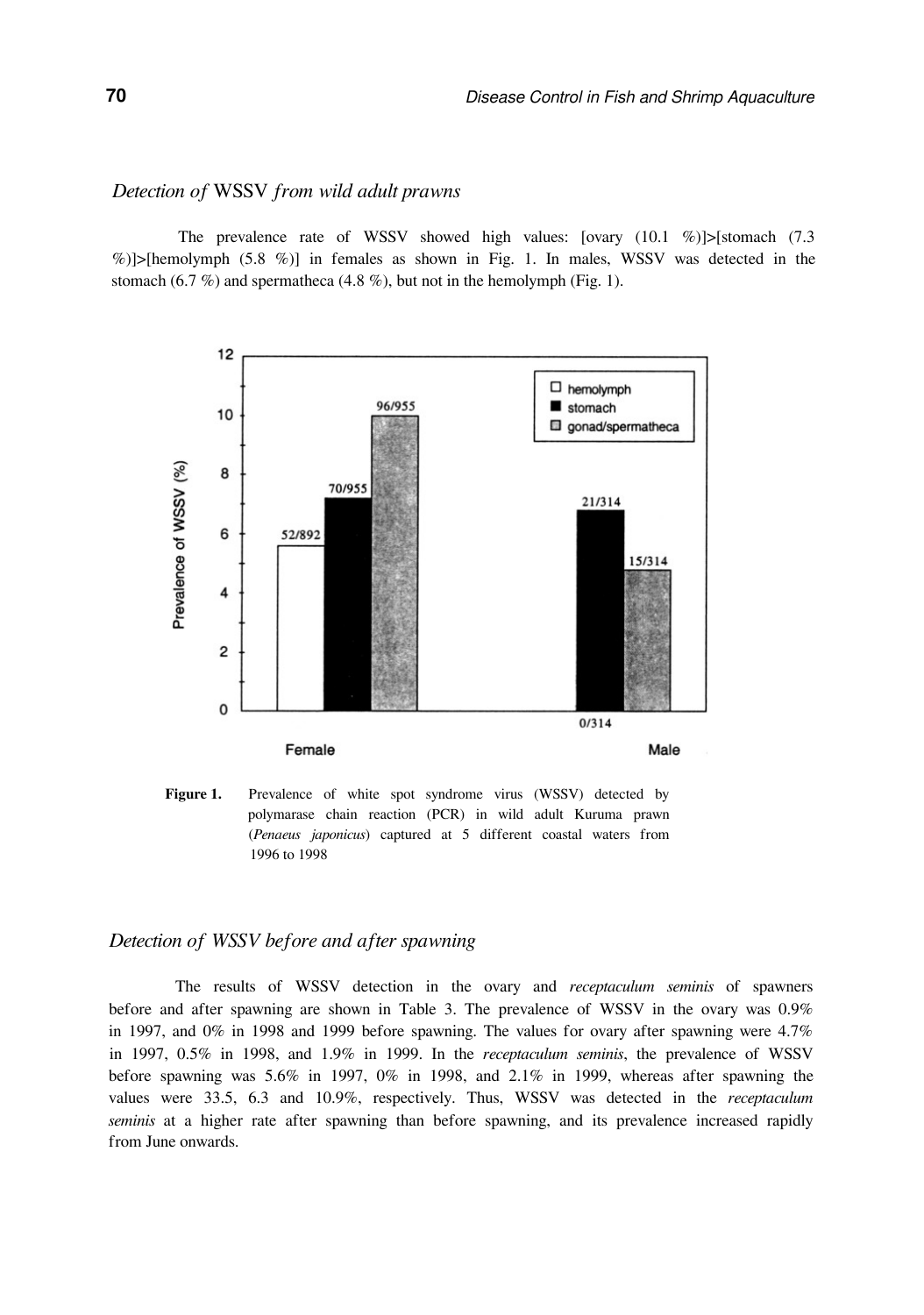|                          |                              |               | Prevalence of WSSV (%) |                      |
|--------------------------|------------------------------|---------------|------------------------|----------------------|
| Date of                  |                              | Ovary         |                        | Receptaculum seminis |
| purchase                 | Pre-spawning                 | Post-spawning | Pre-spawning           | Post-spawning        |
| April<br>1997            | $1.6 (4/248)$ * <sup>1</sup> | 3.4 (3/87)    | $\rm{NE}^{*2}$         | ΗE                   |
| $_{\rm May}$             | $0\ (081)$                   | (0400)        | ₩                      | Η                    |
| June $Juy$               | 0(0/108)                     | $0\ (0/37)$   | (0.0038)               | 2.3 (2/86)           |
|                          | 0.7 (2/297)                  | 4.0 (4/101)   | 8.6 (6/70)             | 39.2 (83/212)        |
| August                   | 1.3 (3/240)                  | 10.0 (10/100) | 5.7 (2/35)             | 52.6 (41/78)         |
| Total in 1997            | 0.9 (9/974)                  | 4.7 (17/365)  | 5.6 (8/143)            | 33.5 (126/376)       |
| March<br>1998            | 0(0/3)                       | 0(0/18)       | 0(0/3)                 | 0(0/18)              |
| ${\sf April}$            | 0(0/38)                      | 0(0/587)      | (0.0038)               | 1.4 (8/587)          |
| $_{\rm May}$             | 0(0/13)                      | 0.9(1/111)    | 0(0/13)                | 0.9(1/111)           |
| $_{\rm{June}}$           | 0(0/13)                      | 1.6 (2/122)   | 0(0/13)                | 13.9 (17/122)        |
| $\mathop{\mathrm{July}}$ | 0(0/108)                     | 1.4 (2/148)   | 0(0/21)                | 24.3 (36/148)        |
| Total in 1998            | 0(0/175)                     | 0.5(5/986)    | (0.88)                 | 6.3 (62/986)         |
| 1999 March               | 0(0/15)                      | 0(0/181)      | 0(0/15)                | 0(0/181)             |
| ${\rm April}$            | 0(0/10)                      | 0(0/262)      | (0110)                 | 0(0/262)             |
| May                      | 0(0/5)                       | (65/0)0       | (5/0)                  | (65/0)               |
| June                     | 0(0/10)                      | 6.8(5/74)     | (0110)                 | 41.9 (31/74)         |
| July                     | 0(0/7)                       | 0(0/15)       | 14.3(1/7)              | 56.1 (37/66)         |
| Total in 1999            | (0.6047)                     | 1.9 (12/622)  | 2.1 (1/47)             | 10.9 (68/622)        |

Prevalence of WSSV in ovary and receptaculum seminis of Penaeus japonicus spawners before and after spawning in 1997-1998 at Japan<br>Seafarming Association (JASFA) Table 3. Prevalence of WSSV in ovary and *receptaculum seminis* of *Penaeus japonicus* spawners before and after spawning in 1997-1998 at Japan Seafarming Association (JASFA) Table 3.

 $\ast 1$  PCR positive/examined  $\ast 2$  Not examined \*1 PCR positive/examined \*2 Not examined

**71**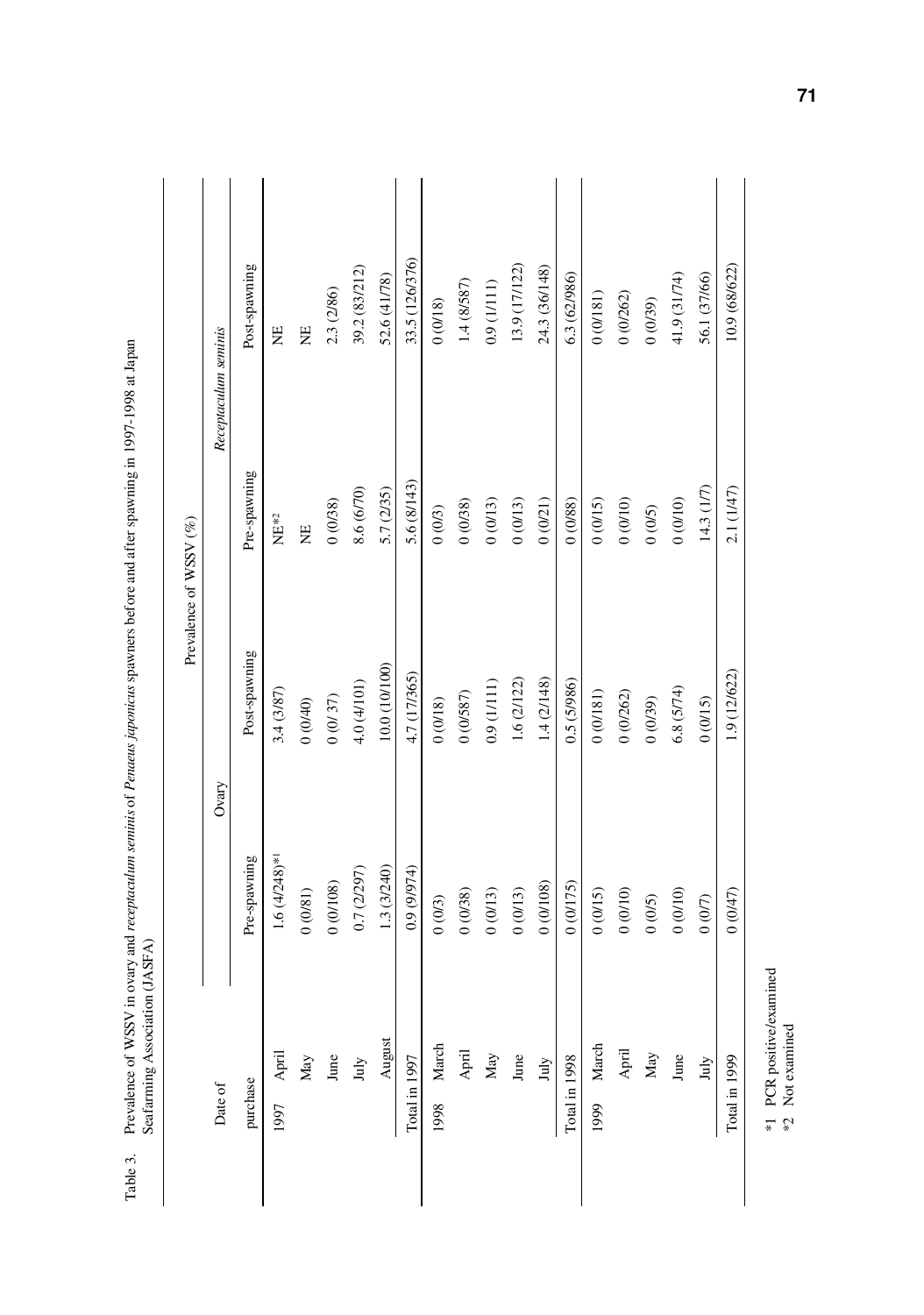# **DISCUSSION**

In the 1996 production run, WSSV did not occur until PL20. However, WSSV was detected after the shrimps were transferred to the nursery farms. In 1997 after spawner selection and disinfection of eggs with iodine as WSSV control measures, WSSV was not detected in both seed production and nursery phases of culture. From these results, the major infection route of WSSV in seed production was considered to be a vertical transmission (Satoh *et al*., 1999).

From the results of WSSV detection by PCR in wild adult kuruma prawn, the stomach is not a suitable target organ for WSSV detection. But the ovary or *receptaculum seminis* of spawners is. It was also shown in the present study that the use of eggs from WSSV-negative spawners was an effective way of controlling WSSV in seed production. Moreover, WSSV was detected in the *receptaculum seminis* at a higher rate after spawning than in ovaries before spawning (Mushiake *et al*., 1999). Therefore, the use of *receptaculum seminis* is recommended as the target organ for WSSV detection for broodstock selection. Since 1998 when these procedures were adopted, WSSV has not occurred in the seed production of kuruma prawn at JASFA for the past 3 years (Table 4). These measures are effective.

| Year | Selection of<br>spawners <sup>*1</sup> | Disinfection treatment<br>of eggs | No. of success/<br>total conducted |
|------|----------------------------------------|-----------------------------------|------------------------------------|
| 1996 | Not done                               | Not done                          | 6/14                               |
| 1997 | From ovary<br>(before spawning)        | Iodine                            | 21/23                              |
| 1998 | From $R. S^*{}^2$<br>(after spawning)  | <b>I</b> odine                    | 11/11                              |
| 1999 | From R.S.<br>(after spawning)          | <b>I</b> odine                    | 16/16                              |

**Table 4.** Occurrence of white spot syndrome virus (WSSV) in *Penaeus japonicus* in 1996 to 1999 at Japan Sea Farming Association (JASFA)

\*1 Selection based on PCR results

\*2 R.S. : *receptaculum seminis*

The increase in the WSSV detection rates from wild-captured kuruma prawn in summer (July to August) corresponds with the result of *P. monodon* (Lo *et al*., 1996). This was probably caused by stress due to multiple spawnings between March and September. The possibility that multiple spawnings could induce viral multiplication in the host has been shown in viral nervous necrosis of the striped jack *Pseudocaranx dentex* (Mushiake *et al*., 1994). There is no data identifying a similar phenomenon in kuruma prawn, however, the possibility might exist because the spawning season of kuruma prawn ranges between April and October and this species repeats copulation and spawning several times in one season.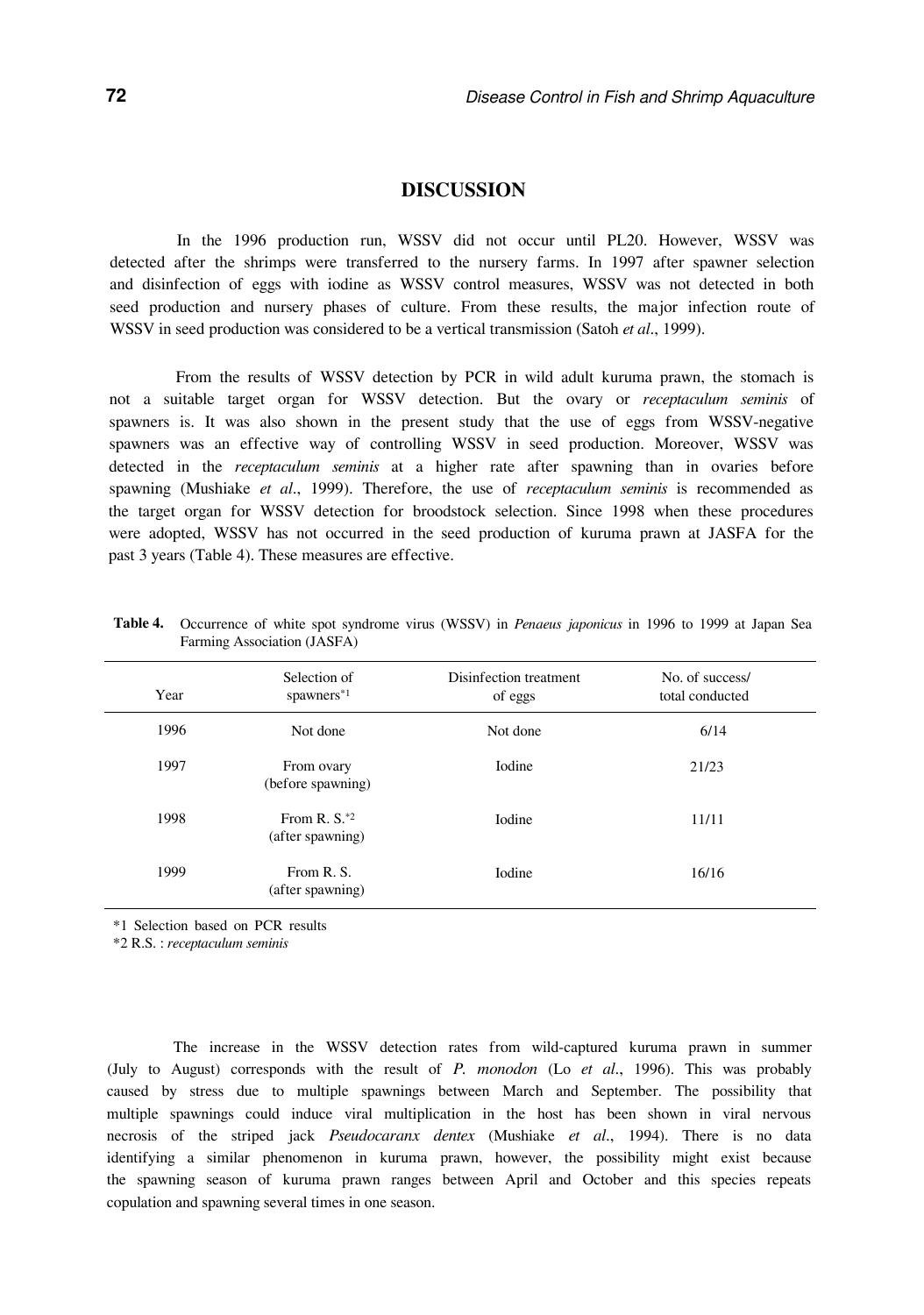### **ACKNOWLEDGMENTS**

We express gratitude to Messrs. Toru Furusawa, Younosuke Mizuta and other members of JASFA for their encouragement in this study. We also thank Drs. Kiyokuni Muroga and Toyohiko Nishizawa of Hiroshima University for their valuable suggestions and technical assistance.

### **REFERENCES**

- Chou, H.Y., Huang, C.Y., Wang, C.H., Chiang, H.C. and Lo, C.F. 1995. Pathogenicity of a baculovirus infection causing white spot syndrome in cultured penaeid shrimp in Taiwan. Dis. Aquat Org., 23:165-173.
- Inouye, K., Yamano, K., Ikeda, N., Kimura, T., Nakano, H., Momoyama, K., Kobayashi, J. and Miyajima, S. 1996. The penaeid rod-shaped DNA virus (PRDV), which causes penaeid acute viremia (PAV). Fish Pathol., 31:39-45.
- Kimura, T., Yamano, K., Nakano, H., Momoyama, K., Hiraoka, M. and Inouye, K. 1996. Detection of penaeid rod-shaped DNA virus (PRDV) by PCR. Fish Pathol., 31:93-98.
- Lightner, D.V. 1996. A Handbook of Pathology and Diagnostic Procedures for Diseases of Penaeid Shrimp. Spec. Publ. World Aquacul. Soc., Baton Rouge, L.A., USA.
- Lo, C.F, Leu, J.H. Ho, C.H., Chen, C.H., Peng, S.E., Chen, Y.T., Chou, C.M., Yeh, P.Y., Huang, C.J., Chou, H.Y., Wang, C.H. and Kou, G.H. 1996. Detection of baculovirus associated with white spot syndrome (WSBV) in penaeid shrimps using polymerase chain reaction. Dis. Aquat. Org., 25:133-141.
- Miyajima, K. and Matsumoto, A. 1996. Maturity classification using biopsy in pond-reared broodstock of kuruma prawn *Penaeus japonicus* and efficient egg removal. Saibai Giken., 25:37-40.
- Momoyama, K., Hiraoka, M., Inouye, K., Kimura, T., Nakano, H. and Yasui, M. 1997. Mass mortalities in the production of juvenile greasyback shrimp, *Metapenaeus ensis*, caused by penaeid acute viremia (PAV). Fish Pathol., 32:51-58.
- Mushiake, K., Nishizawa, T., Furusawa, I. and Muroga, K. 1994. Control of VNN in striped jack: selection of spawners based on the detection of SJNNV gene by polymerase chain reaction (PCR). Fish Pathol., 29:177-182.
- Mushiake, K., Arimoto, M., Satoh, J. and Mori, K. 1998. Detection of PRDV from wild adult kuruma prawn. Fish Pathol., 33:506-509.